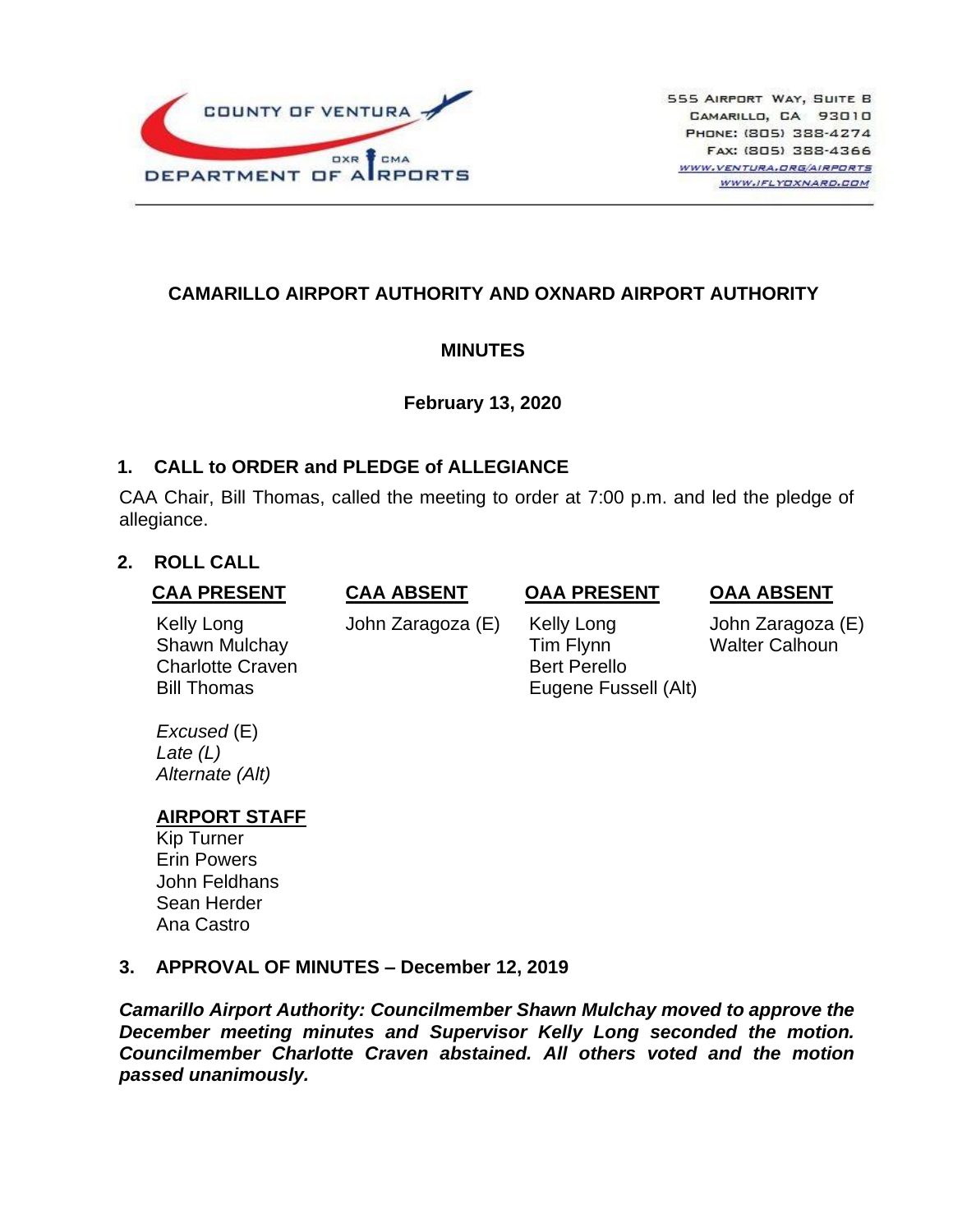*Oxnard Airport Authority: Supervisor Kelly Long moved to approve the December meeting minutes and Councilmember Bert Perello seconded the motion. All others voted and the motion passed unanimously.*

**4. PUBLIC COMMENT -** Citizens wishing to speak to the Authorities on an airport related item must fill out a speaker card and submit it to the secretary. Comments will be limited to a maximum of **three** minutes per item.

*Speaker cards for issues NOT on the agenda must be submitted before the end of the public comment period.* 

*Speaker cards for issues listed on the agenda must be presented before the item is up for consideration. Speakers will be called when the item is presented.*

Mark Sullivan stated concerns about noise and emissions regarding the CloudNine project and the pending decision on the Mitigated Negative Declaration.

## **5. UNFINISHED BUSINESS – NONE**

## **6. NEW BUSINESS**

## **CAMARILLO & OXNARD AIRPORT AUTHORITY**

## **A. Subject: Selection of Chair and Vice-Chair for Calendar Year 2020**

### **Recommendation:**

Nominate and select the 2020 Chairman and Vice-Chairman.

*Councilmember Charlotte Craven moved to nominate Councilmember Shawn Mulchay as Chair of the Camarillo Airport Authority and Supervisor Kelly Long seconded the motion. All others voted in favor and the motion passed unanimously.* 

*Councilmember Charlotte Craven moved to nominate Supervisor Kelly Long as Vice-Chair of the Camarillo Airport Authority and Public Member Bill Thomas seconded the motion. All others voted in favor and the motion passed unanimously.*

2020 Camarillo Airport Authority Seats: Chair – Councilmember Shawn Mulchay Vice-Chair – Supervisor Kelly Long

*Mayor Tim Flynn moved to nominate Councilmember Bert Perello as Chair of the Oxnard Airport Authority and Public Member Eugene Fussell seconded the motion. All others voted in favor and the motion passed unanimously.*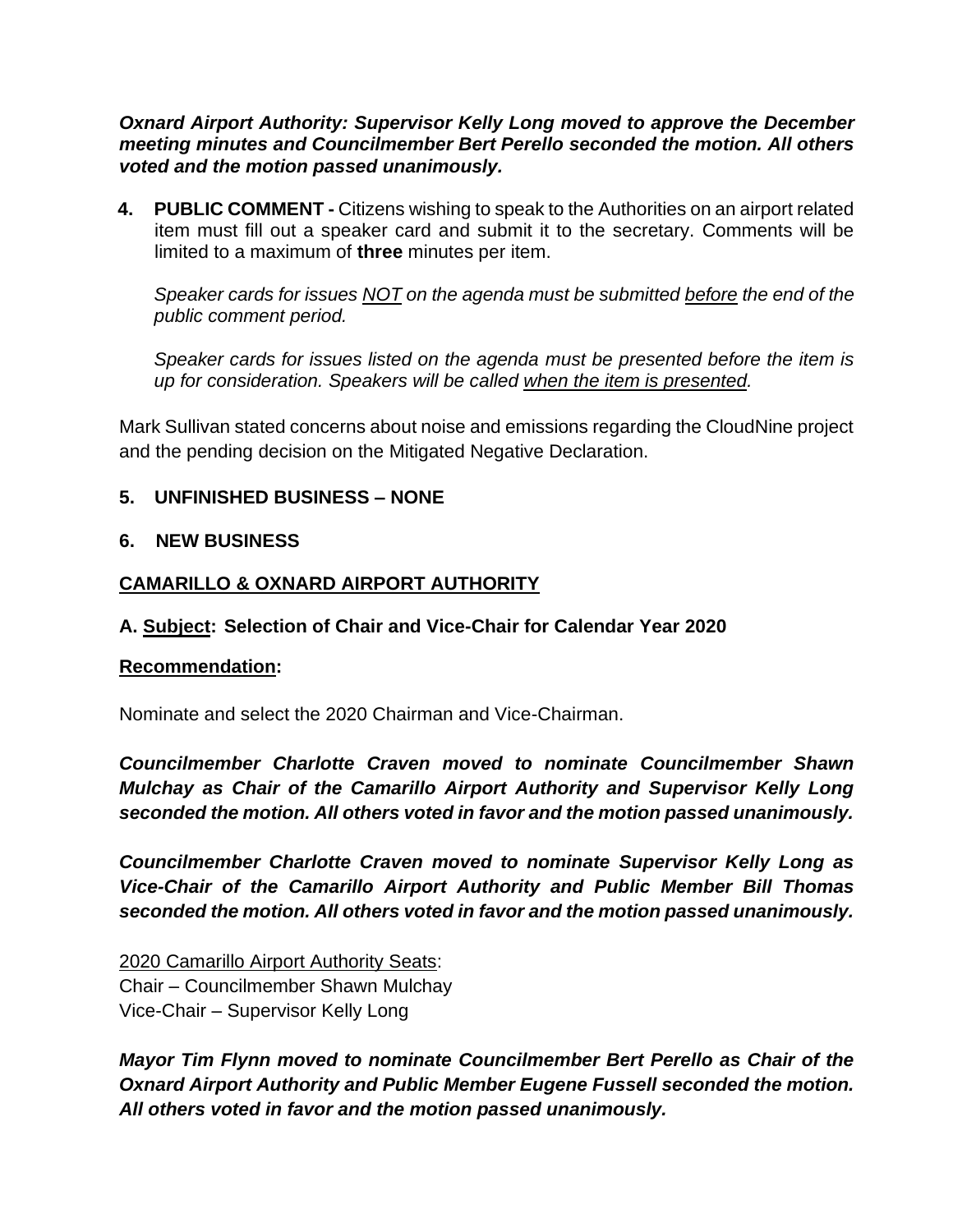*Mayor Tim Flynn moved to nominate Public Member Eugene Fussell as Vice-Chair of the Oxnard Airport Authority and Councilmember Bert Perello seconded the motion. All others voted in favor and the motion passed unanimously.* 

2020 Oxnard Airport Authority Seats: Chair – Councilmember Bert Perello Vice-Chair – Public Member Eugene Fussell

### **B. Subject: Receive and File Financial Reports for the Period Ending December 31, 2019.**

## **Recommendation:**

Staff requests that your Commission/Authorities receive and file the unaudited financial reports for the period ending December 31, 2019.

Director Kip Turner went over a PowerPoint presentation and provided a summary of the Department of Airports' financial performance.

*Camarillo Airport Authority: Supervisor Kelly Long moved to approve staff's recommendation and Councilmember Charlotte Craven seconded the motion. All others voted in favor and the motion passed unanimously.*

*Oxnard Airport Authority: Councilmember Bert Perello moved to approve staff's recommendation and Mayor Tim Flynn seconded the motion. All others voted in favor and the motion passed unanimously.*

## **CAMARILLO AIRPORT AUTHORITY**

### **C. Subject: Receive and File an Update on the Northeast Hangar Development Project, Phase 1 at Camarillo Airport.**

### **Recommendation:**

Staff requests that your Commission/Authority receive and file an update on the Northeast Hangar Development's Phase 1 project at Camarillo Airport.

Projects Administrator Erin Powers went over a PowerPoint presentation and provided an update on the Northeast Hangar Development project. Director Kip Turner and Ms. Powers responded to questions posed by Authority members pertaining to project details, specifications, delays and associated costs. Supervisor Kelly Long requested that airport staff keep Authority members informed of project status to ensure that the project is completed as anticipated in December 2020.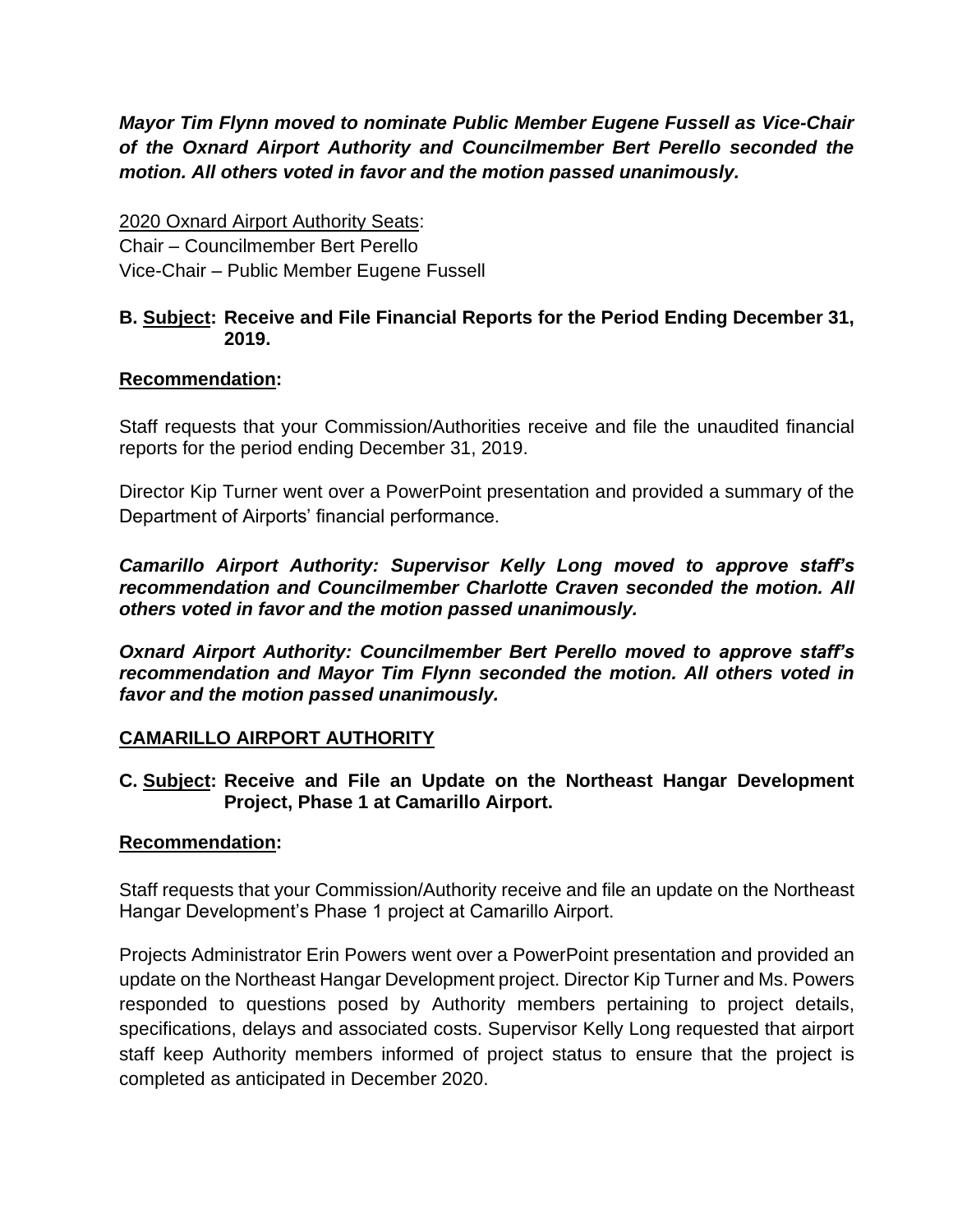*Camarillo Airport Authority: Councilmember Charlotte Craven moved to approve staff's recommendation and Supervisor Kelly Long seconded the motion. All others voted in favor and the motion passed unanimously.*

**D. Subject: Recommendation that the Board of Supervisors Approve, and Authorize the Director of Airports or His Designee to Sign, Amendment Number 1 to the Consulting Services Contract for the Camarillo Airport Northeast Hangar Development with Mead and Hunt, Inc., Raising the Total Amount of the Contract by \$143,051 to \$1,455,601.**

## **Recommendation:**

Staff requests that your Commission/Authority recommend that the Board of Supervisors:

Approve, and Authorize the Director of Airports or His Designee to Sign, Amendment Number 1 to the Consulting Services Contract for the Camarillo Airport Northeast Hangar Development with Mead and Hunt, Inc., raising the total amount of the contract by \$143,051to \$1,455,601 (Attachment 1).

Projects Administrator Erin Powers explained that the increased contract amount will go towards covering various redesign costs that were required by the permitting agencies, as well as costs for additional biological surveys and additional inspections required to expand the infiltration detention system. Ms. Powers responded to general questions posed by Authority members.

### *Camarillo Airport Authority: Public Member Bill Thomas moved to approve staff's recommendation and Supervisor Kelly Long seconded the motion. All others voted in favor and the motion passed unanimously.*

## **7. DIRECTOR'S REPORT**

Director Kip Turner shared that there was an aircraft incident (wheels up landing) on January 20<sup>th</sup> at Oxnard Airport however there were no injuries. Director Turner shared that the agenda for the Authority meeting in March would include the following items: 1) Grant Acceptance for CMA Master Plan Study; 2) CMA Master Plan Agreement; 3) Cloud Nine Mitigated Negative Declaration (MND); and, 4) New Hangar Lease. Mr. Turner also shared that the agenda for the Authority meeting in April may include 1) OXR RWY/TWY Final Design; 2) OXR Preliminary Design Contract; and, 3) Five-Year Airport Capital Improvement Plan. All the items coming before the Authority in March and April will then go before the Board of Supervisors. Also, Mr. Turner attended the Ventura County Transportation Commission (VCTC) meeting on March  $7<sup>th</sup>$  and there was a 10-2 vote against VCTC further considering an amendment to the CloudNine lease and MND.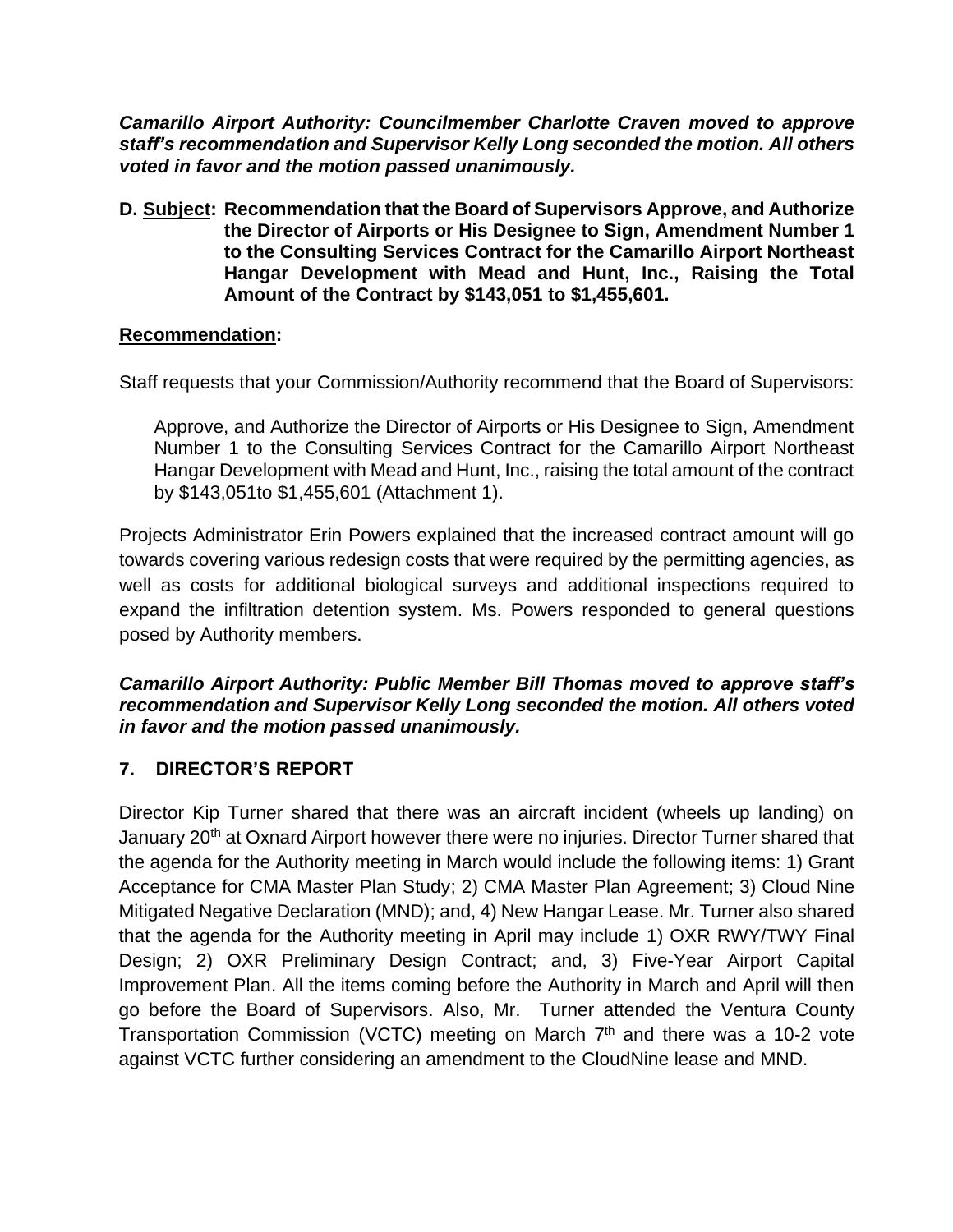Mr. Turner provided a projects update. Regarding the Taxiway H project at Camarillo Airport, the grants have been executed and a contract was awarded to Maxwell Asphalt. It is anticipated that the work will begin in April. Regarding the private RKR project (also known as CloudNine) at Camarillo Airport, as previously mentioned the MND will come before the Authority in March. Regarding the Airport Layout Plan for Oxnard Airport, a final report was submitted to the Federal Aviation Administration (FAA) on January 31<sup>st</sup>. Regarding the runway project at Oxnard Airport, it is anticipated that a Notice to Proceed for design will come before the Authority in April, with construction for this project taking place in June, 2021.

Regarding the Silverstrand battery storage facility item that came before the Authority on December 12, 2019, this item was slated to go before the Board of Supervisors on December 17, 2019 however Silverstrand pulled the item to conduct additional environmental research. It is anticipated that this item will go back before the Board of Supervisors in March or April.

Mr. Turner introduced Sean Herder who is the new operations supervisor at Oxnard Airport. He shared that there may be an announcement for the vacant deputy director position in the next month or so. He also mentioned that there are a few other open positions to be filled but the hope is to be fully staffed by the end of first quarter. Mr. Turner requested that John Feldhans, operations supervisor at Camarillo Airport, provide an update on the camera systems at both Camarillo Airport and Oxnard Airport. Lastly, he reminded Authority members that the census is coming up and he shared the department's efforts to promote the census as it is a priority for the County of Ventura.

## **8. REPORTS**

Monthly Activity Report – November, December 2019 Monthly Noise Complaints – November, December 2019 Consultant Reports – November, December 2019 Airport Tenant Project Status – December 2019, January 2020 Project Status – December 2019, January 2020 Meeting Calendar

### *Reports were received and filed.*

### **9. CORRESPONDENCE**

Letter dated November 21, 2019 from Madeline Herrle to Mark and Janie Oberman, Channel Islands Aviation re: Lease Amendment Proposal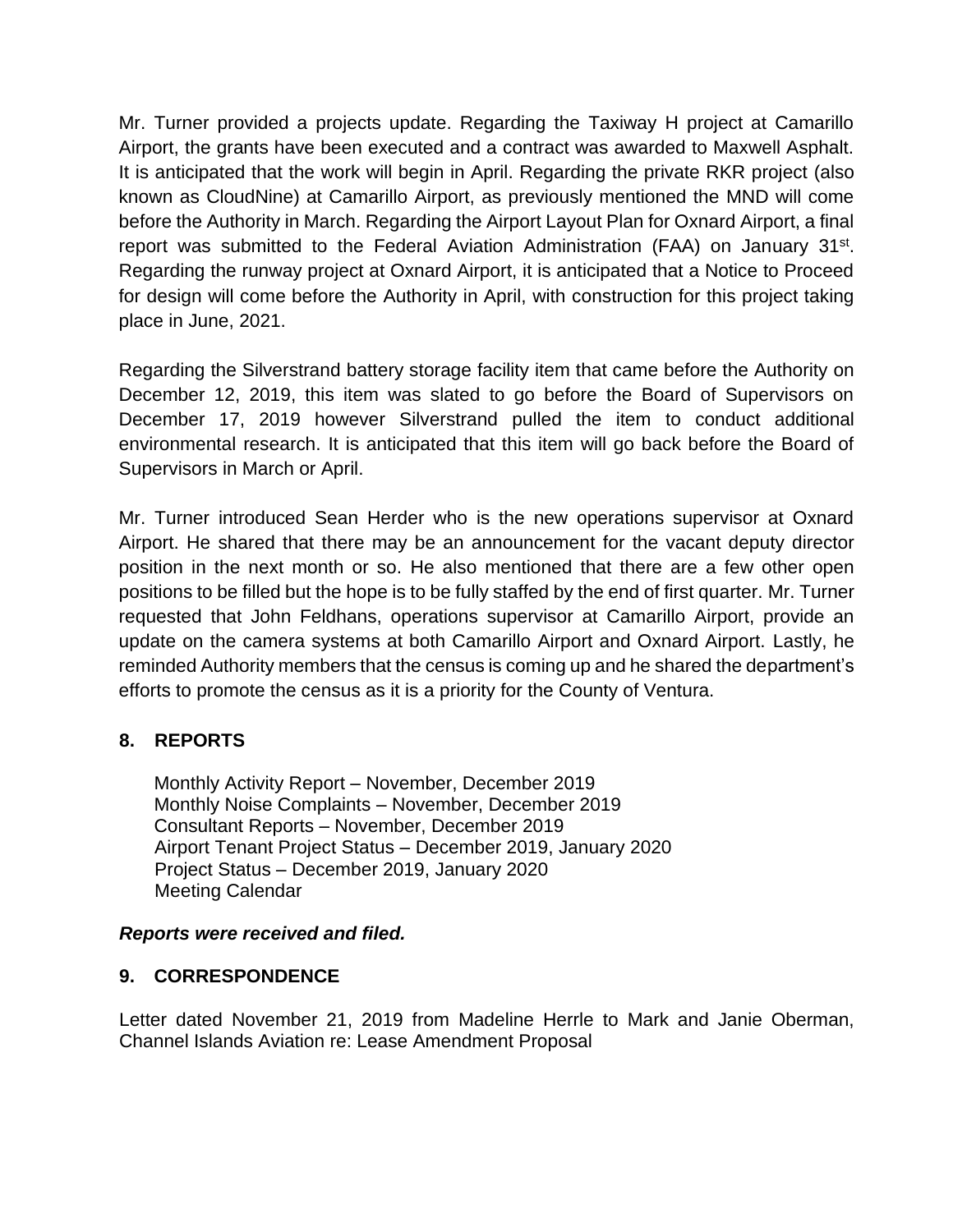Notice dated November 21, 2019 from Camarillo Airport Operations Supervisor to Airport Tenants at Camarillo Airport re: Construction Start Date – Northeast Hangar Development, Phase 1 – Update

Letter dated November 22, 2019 from Erin Powers to Super Seal & Stripe, Inc. re: NOTICE TO PROCEED; Oxnard Airport – PART 139 RUNWAY MARKING COMPLIANCE; Specification No: DOA 19-03(N); Project No: OXR-144

Notice dated December 3, 2019 from Airport Operations Supervisor to Oxnard Airport Tenants re: Runway Closure December 16 through December 20

Letter dated December 3, 2019 from Madeline Herrle to David Tushin, Liberty Aviation, LLC re: Suite 104 Lease

Letter dated December 5, 2019 from Madeline Herrle to Michael Phillips, Aviation Instruction, LLC re: Camarillo Lease Renewal

Letter dated December 6, 2019 from Madeline Herrle to Sharon Evans, Sharon Evans Aviation Research, LLC re: Public Records Request for Airport FBO Lease Information & Airport Fuel Data

Letter dated December 6, 2019 from Madeline Herrle to Robert Kwong, Arnold Larochelle Mathews Vanconas & Zirbel, LLP re: Public Records Request dated November 12, 2019

Letter dated December 6, 2019 from David Norman, City of Camarillo to Darren Kettle, Ventura County Transportation Commission re: Proposed CloudNine Private Commercial Hangar/Office Project at Camarillo Airport ("CloudNine Project")

Letter dated December 10, 2019 from Madeline Herrle to Mark Sullivan, The Law Office of Mark F. Sullivan re: Airport Properties Limited, LLC; Public Records Request dated November 27, 2019

Letter dated December 11, 2019 from John Zaragoza to Scott Kolwitz, City of Oxnard Planning Division re: Letter Objecting to the Annexation of the Oxnard School District's Property for the Purpose of Constructing Two Schools at the Intersection of Doris Avenue and Patterson Road

Letter dated December 19, 2019 from Madeline Herrle to Mark Sullivan, The Law Office of Mark F. Sullivan re: Airport Properties Limited, LLC; Public Records Request dated November 27, 2019

Letter dated December 27, 2019 from Madeline Herrle to Sheila Sannadan, Adams Broadwell Joseph & Cardozo re: December 13, 2019 Letter Public Records Request

Letter dated December 31, 2019 from Kip Turner to Darren Kettle, Ventura County Transportation Commission re: December 6, 2019, Letter from City of Camarillo Regarding CloudNine Project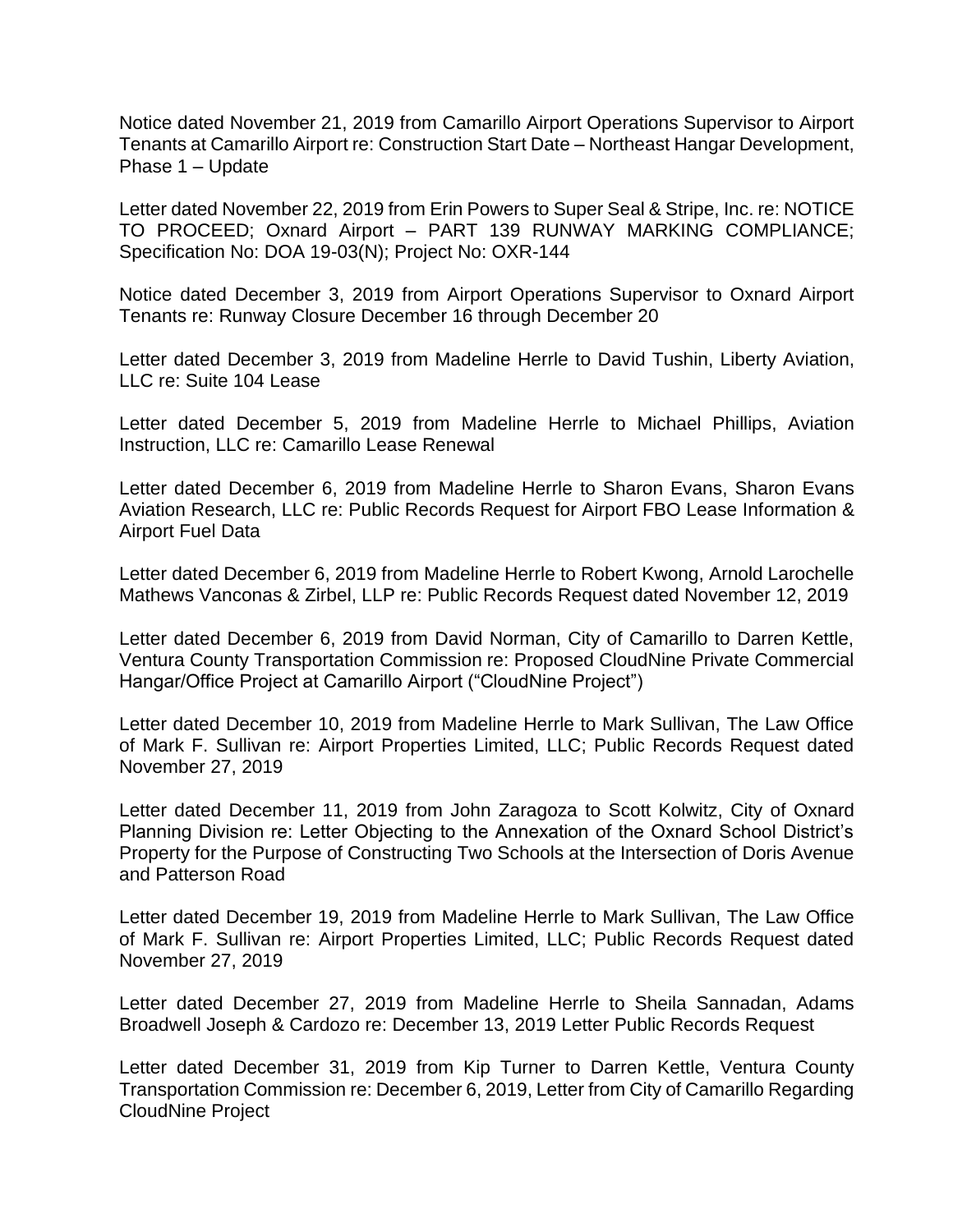Letter dated January 2, 2020 from Madeline Herrle to Greg Epstein, Enhanced Landscape Management re: Lease for Yard Space – Eubanks Road and Aviation Way Lot

Letter dated January 6, 2020 from Madeline Herrle to Sheila Sannadan, Adams Broadwell Joseph & Cardozo re: December 13, 2019 Letter Public Records Request

Email dated January 7, 2020 from Kip Turner to Darren Kettle, Ventura County Transportation Commission re: Follow Up to Ventura County Department of Airports Letter Concerning RKR Development Project

Letter dated January 9, 2020 from David Norman, City of Camarillo to Darren Kettle, Ventura County Transportation Commission re: Response to Department of Airport Letter of 12/31/19 and E-Mail of 1/7/2020 Regarding Proposed CloudNine Project at Camarillo Airport

Memorandum dated January 10, 2020 from Steve Mattas and Claire Lai, Meyers Nave to Chairperson Minjares and Commissioners re: Ventura County Airport Land Use Commission Review of the Cloud Nine Hangar Project at Camarillo Airport

Letter dated January 16, 2020 from Madeline Herrle to Sheila Sannadan, Adams Broadwell Joseph & Cardozo re: December 13, 2019 Letter Public Records Request

Letter dated January 16, 2020 from Madeline Herrle to Janna Sheehan, AC Trance, LLC re: Suite 109/110 New Lease

Letter dated January 17, 2020 from Madeline Herrle to Greg Epstein, Enhanced Landscape Management re: Month to Month Storage Yard Lease

Letter dated January 17, 2020 from Thomas Temple, County Counsel to Darren Kettle, Ventura County Transportation Commission re: Review of Development in the "Airport Hazard Zones" Under the Ventura County General Plan

Memo dated February 7, 2020 from Darren Kettle and Steven Mattas, VCTC to Ventura County Transportation Commission re: City of Camarillo Request for Future Agenda Item to Consider Project Consistency Review by the Ventura County Airport Land Use **Commission** 

#### *Correspondence was received and filed.*

### **10. MISCELLANEOUS HANDOUTS**

*Information was received and filed.*

### **11. AUTHORITY COMMENTS**

Mayor Tim Flynn stated concerns about the proposed Teal Club development right next to Oxnard Airport and the fact that the Oxnard Elementary School District is planning to